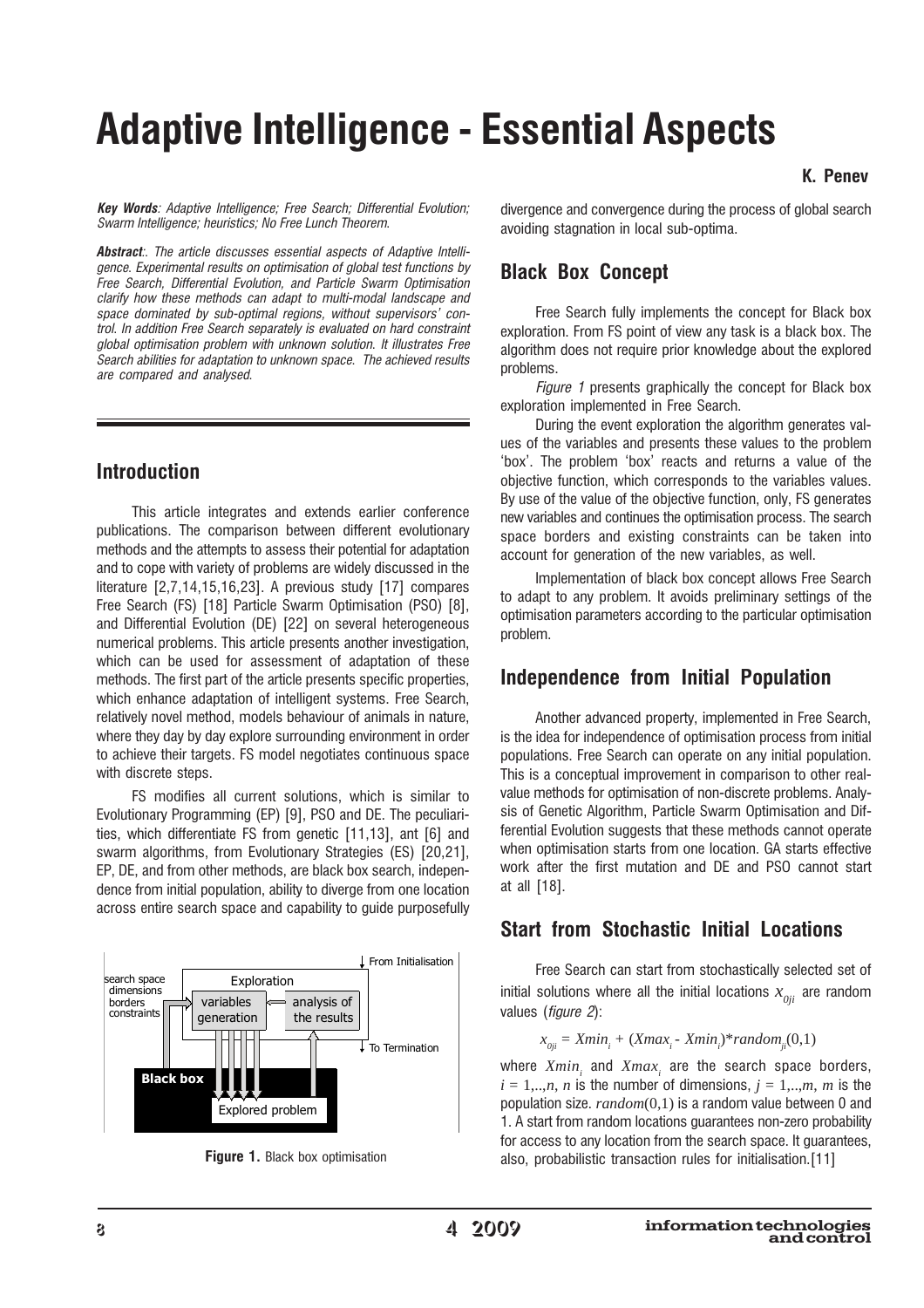

**Figure 2.** Stochastic initial population



Figure 3. Certain initial population

## **Start from Certain Initial Locations**

Free Search can start from certain initial population where all the initial locations  $x_{0ji}$  are prior-defined values  $a_{ji}$  (figure 3):  $x_{0ji} = a_{ji}$ ,  $a_{ji} \in [Xmin_i, Xmax_i]$ <br>where  $Xmin_i$  and  $Xmax_i$  are the search space borders,

 $i=1,...n$ , n is the number of dimensions,  $i=1,...m$ , m is the population size and  $a_n$  are constants, which belong to the search space.

A start from certain locations is a valuable ability for multistart optimisation. It is useful from a practical point of view, as well. A start from certain locations can be used when some values are already achieved and the algorithm can continue from these values instead of repeating starts from random locations.

## **Start from One Location**

Free Search can start from an initial population where all the initial solutions  $x_{0ii}$  are in one location  $c_i$ :

 $x_{0ji} = c_i$ ,  $c_i \in [Xmin_i, Xmax_i]$ <br>where  $Xmin_i$  and  $Xmax_i$  are the search space borders,  $i = 1,...,n$ , *n* is the number of dimensions,  $j = 1,...,m$ , *m* is the population size,  $c_i$  is constant. A start for one location is a difference from Genetic Algorithm, Differential Evolution and Particle Swarm Optimisation. It is similar to Ant Colonv Optimisation modified for non-discrete search space [4].

The ability to start from one location supports escaping from trapping in local sub-optima.

The abilities to start from one location, from certain or from random initial locations support the independence of Free Search from the initial population. It illustrates that Free Search does not determinate or discriminate the search space at the initial stage of the search process. This is an example of successful harmonisation of different concepts from genetic, swarm and ant algorithms, which benefits exploration abilities and contributes to the better performance of the search process.



Figure 4. Initial population in one location



Figure 5. Exploration step generation

## Free Movement within the Search Space

The individuals in Free Search have the ability for movement within the search space. They take exploration walks. During the walk they make exploration steps around the current start location. Generation of an exploration step in two-dimensional search space is illustrated in *figure 5*.

The exploration walk generates a step  $x_{\ldots}$ :

$$
x_{\scriptscriptstyle{fii}} = x_{\scriptscriptstyle{Oii}} - \Delta x_{\scriptscriptstyle{fii}} + 2 * \Delta x_{\scriptscriptstyle{fii}} * \text{random}_{\scriptscriptstyle{fii}}(0,1)
$$

where  $x_{0ii}$  is the initial or previous location marked with pheromone.  $random_{\text{in}}(0,1)$  is a random value between 0 and 1. t is the current step  $t = 1, ..., T$ , T is the step limit.

 $\Delta x_{\mu i}$  is the step. Modification strategy for step generation is:

$$
\Delta x_{\eta i} = R_{ji} * (Xmax_i - Xmin_i) * random_{ji}(0,1)
$$

where  $R_{ii}$  is a variable value of the neighbour space radius  $R_{ii}$  $=$  [Rmin, Rmax]. Xmin, and Xmax, are the search space borders.  $random_{m}(0,1)$  is a random value between 0 and 1. The search space borders restrict the probability for access to any location within the search space, only. Variation of  $R<sub>n</sub>$  higher than one exceeds the search space borders and quarantees non-zero probability for access to any location within the search space. It quarantees, also, a probabilistic transaction rule for exploration of the whole space.

For a uni-dimensional step  $i = l$ , for a multi-dimensional step  $i = 1,...,n$ , *n* is the number of dimensions. The animals number is  $j, j = 1, \ldots, m, m$  is the population size.

This modification strategy avoids contradictions of modification strategies in GA, PSO and DE: (1) good convergence but trapping and (2) good divergence but inability to locate the optimum within an acceptable period. It is independent from a current or the best achievements. The strategy allows nonzero probability for access to any location of the search space and highly encourages escaping from trapping in local maxima. It can maintain a balance between convergence and divergence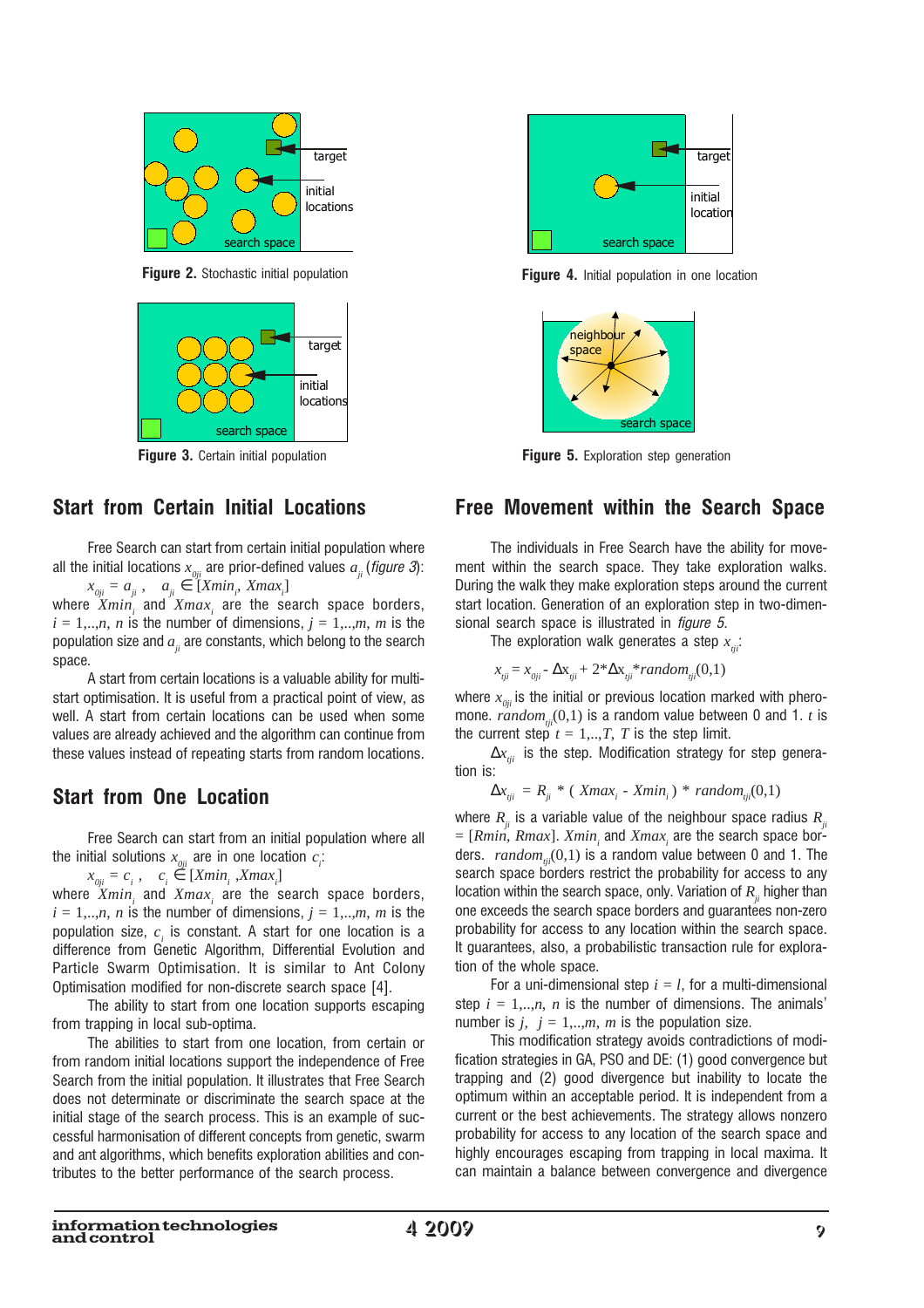within the search process and supports adaptation to different problems without any settings of the optimisation parameters for control or regulation of the divergence, convergence or convergence speed. Experimental results fully confirm these capabiliies. [18]

## Free Search Model for Adaptation

A specific original peculiarity of Free Search, which has no analogue in other Population-based Algorithms [9,8,19], is variable called sense. It can be described as a quantitative indicator of sensibility to particular search objectives. The sensibility varies between minimal and maximal values, which correspond to minimal and maximal values of the variable sense. The algorithm tunes sensibility during the process of search as function of explored problem. The same algorithm performs different regulations during exploration of different problems. This is considered to be a model of adaptation [18].

Presence of variable sense distinguishes individuals from solutions. Which is not the case in published by Congress on Evolutionary Computation FSDE [34].

Animals (or individuals) in Free Search are understood as search agents differentiated from the explored solutions and detached from the problems' search space. Solutions in FS are locations from continuous space marked with pheromone.

An individual in FS can be described as an entity, which can move and can evaluate (against particular criteria) locations from given search space and then it can indicate their quality.

The indicators can be interpreted, also, as a record from previous activities. A variable, which indicates locations' quality, is called pheromone by analogy with the indicators used by animals in nature. An individual can identify pheromone marks from previous activities and can use them to decide where to move.

The variable sense when considered in conjunction with the pheromone marks can be interpreted as personal knowledge, which the individual uses to decide where to move. From other point of view variable sense when related with variable pheromone plays a role of a tool for regulation of divergence and convergence within the search process and a tool for guiding the exploration [18].

Individual relation between sensibility and pheromone distributions affects decision-making policy of the whole population.

A short discussion on three idealised general states of sensibility distribution can clarify FS self-regulation and how chaotic on first view accidental events can lead to purposeful behaviour. These are - uniform, enhanced and reduced sensibility.

In *figure 6* (and in following *figures 7 and 8*) left side represents distribution of the variable sense within sensibility frame and across the animals from the population. Right side



represents distribution of the pheromone marks within the pheromone frame and across the locations marked from previous generation.

In case of uniformly distributed sensibility and pheromone (*figure 6*), individuals with low level of sensibility can select for start position any location marked with pheromone.

Individuals with high sensibility can select for start position locations marked with high level of pheromone and will ignore locations marked with low level of pheromone. It is assumed that during a stochastic process within a stochastic environment any deviation could lead to non-uniform changes of the process.

The achieved results play role of deviator.

An enhancement of sensibility encourages animals to search around the area of the best-found solutions during previous exploration and marked with highest amount of pheromone. This situation appears naturally (within FS process) when pheromone marks are very different and stochastic generation of sensibility produces high values.

External adding of a constant or a variable to the sensibility of each animal could make forced sensibility enhancement. Individuals with enhanced sensibility will select and can differentiate more precisely locations marked with high level of pheromone and will ignore those indicated with lower level (*figure 7*).



Figure 7. Enhanced sensibility

By sensibility reduction an individual can be allowed to explore around locations marked with low level of pheromone. This situation naturally appears (within FS process) when the pheromone marks are very similar and randomly generated sensibility is low. In this case the individuals can select locations marked with low level of pheromone with high probability, which indirectly will decrease the probability for selection of locations marked with high level of pheromone. Subtracting of a constant or a variable from sensibility of each animal could make a forced reduction of sensibility frame (*figure 8*).



Figure 8. Reduced sensibility

Sensibility across all individuals varies. Different individuals can have different sensibility. It also varies during the optimisation process, and one individual can have different sensibility for different explorations.

Adaptive self-regulation of sense, action, and pheromone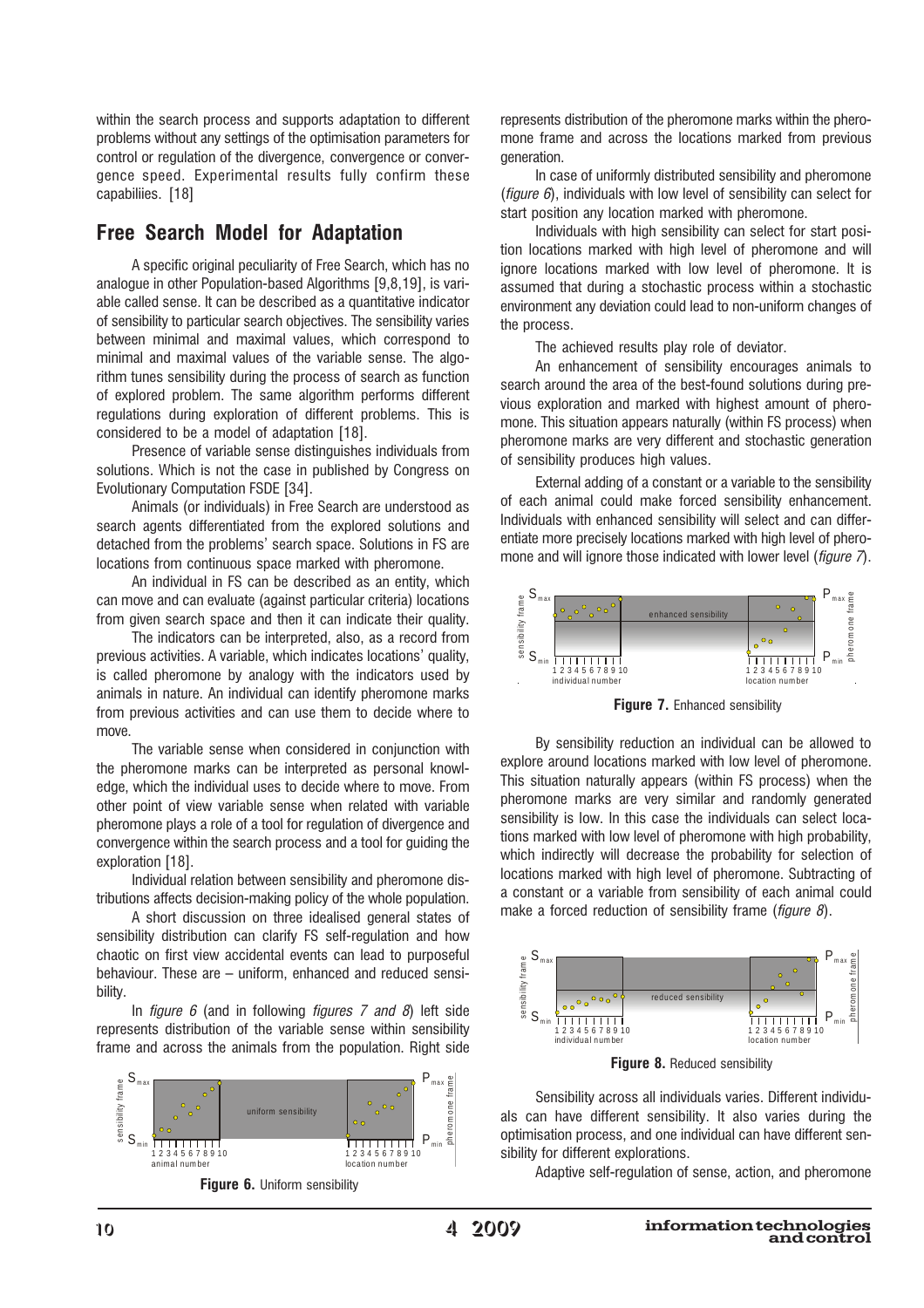marks is organised as follows. An achievement of better solutions increases the knowledge of the population for best possible solution. This knowledge clarifies pheromone and sensibility frames, which can be interpreted as an abstract approach for learning and sensibility can be described as high-level abstract knowledge about the explored space. This knowledge is acquired from the achieved and assessed result only.

The individuals do not memorise any data or low-level information, which consumes computational resources. Sensibility can be interpreted as implicit knowledge about the quality of the search space and in the same time creates abilities to recognise further, higher or lower quality locations. Better achievements and higher level of distributed pheromone refines and enhances sensibility. A higher sensibility does not restrict or does not limit abilities for movement. It implicitly regulates the action of the individuals in terms of selection of a start location for exploration [18]. A learning new knowledge does not change individual abilities for movement. Animals continue to do small or large steps according to the modification strategy (By analogy with nature elephants will not do small ants size steps and vice versa). However, enhanced sensibility changes their behaviour. They give less attention to locations, which bring low quality results. They can be attracted with high probability to locations with better quality.

## **Test Problems**

For all experiments the aim is to find the maximum therefore the test functions are transformed for in relevant manner.

Ackley test function [1] - figure 9

$$
f(x) = a \exp \left[ -b \left( \frac{1}{n} \sum_{i=1}^{n} x_i^2 \right) \right]^{1/2} + \exp \left( \frac{1}{n} \sum_{i=1}^{n} \cos(cx_i) \right) - a - \exp(1)
$$

where  $a=20$ ,  $b=0.2$ ,  $c=2\pi$ . The maximum is  $f(0)=0$ . The search space borders are defined by -32  $\lt x$ ,  $\lt 32$ .

#### Rastrigin test function [22] - figure 10

$$
f(x) = nA + \sum_{i=1}^{n} (x_i^2 - A\cos(2\pi x_i))
$$

where A=10 and -5.12<x, <5.12. The maximum is  $f(0) = 0$ .

Norwegian test function  $[5,10]$  – figure 11

$$
\prod_{i=1}^{n} \left( \cos(\pi x_i^3) \left( \frac{99 + x_i}{100} \right) \right)
$$

where search space borders are defined by  $-1.1 < x_i < 1.1$ . The maximum is  $f(1.0)=1.0$ .

#### Himmelblau test function [12] - figure 12

 $f(x, y) = 200 - (x^2 + y - 11)^2 - (x + y^2 - 7)^2$ 

It has four maxima equal height (200) at (3.584, -1.848), (3.0, 2.0), (2.805, 3.1313) and (-3.779, -3.283). The search space is restricted to  $-10 < x$ ,  $y < 10$ .

## **Experimental Results**

FS, PSO and DE are applied to the above-mentioned functions as follows - Each algorithm is evaluated four times per test function  $-$  (1) start from stochastic initial population with limit 100 iterations, (2) start from stochastic initial population with limit 2000 iterations, (3) start from one initial location with limit 100 iterations, (4) start from one initial location with limit 2000 iterations. The single initial location is defined as:

$$
x_o = x_{\min} + 0.9(x_{\max} - x_{\min}).
$$

Each evaluation is 320 experiments. Population size is 10 (ten) individuals for all algorithms for all experiments. For DE differential factor  $F$  varies from 0.5 to 1.5. For PSO iner tia W varies from 0.5 to 1.5. For  $FS$  neighbour space R varies from 0.5 to 1.5. As successful are accepted results: for Ackley test function higher than -0.1; for Himmelblau test function higher than 199.9: for Rastrigin test function higher than -0.1: for Norwegian test function higher than 0.99. The number of the successful results from all experiments is presented in table 1.

|  |  |  | Table 1. Experimental results |  |
|--|--|--|-------------------------------|--|
|--|--|--|-------------------------------|--|

|     |           | F <sub>1</sub> | F <sub>2</sub> | F <sub>3</sub> | F <sub>4</sub> | Overall  |
|-----|-----------|----------------|----------------|----------------|----------------|----------|
| FS  | $R*-100$  | 281            | 187            | 34             | 320            | 822      |
| FS  | R-2000    | 313            | 267            | 253            | 320            | 1153     |
| FS  | $OL*-100$ | 201            | 158            | 26             | 288            | 673      |
| FS  | OL-2000   | 232            | 257            | 262            | 314            | 1065     |
| DE  | R-100     | 283            | 202            | 4              | 294            | 783      |
| DE  | R-2000    | 299            | 225            | 6              | 315            | 845      |
| DE  | OL-100    | 0              | O              | $\Omega$       | 0              | 0        |
| DF  | OL-2000   | 0              | $\Omega$       | $\Omega$       | 0              | $\Omega$ |
| PSO | R-100     | 175            | 153            | 10             | 268            | 606      |
| PSO | R-2000    | 191            | 235            | 15             | 313            | 754      |
| PSO | OL-100    | 0              | 0              | 0              | ი              | 0        |
| PSO | OL-2000   | 0              | 0              | 0              | 0              | 0        |

F1-Ackley, F2- Rastrigin, F3- Norwegian, F4- Himmelblau; \* R indicates stochastic initial population; OL indicates start from one location. All the algorithms have found all four maxima of the Himmelblau test function for 100 iterations.

In figures 13, 14, 15, and 16 are presented the achieved results per each test function.

Figure 18 illustrates the extent in which Free Search overcomes the dependence on the initial population. According to the achieved results the condition for a start from one location can be considered as hard. However an ability to find the optimum starting from one arbitrary location, which does not favourites any area of the search space, indicates how reliable could be a search algorithm on unknown problems. For 100 iterations from 1280 experiment on all tests for stochastic initial population FS produces 822 successful results (66%) versus 673 successful results (52%) for a start from one location.

This experiments and earlier published initial evaluation [17] and then extended evaluation [18] on classical test suggests good stable performance across heterogeneous problems. However classical tests usually have well known optimal solutions.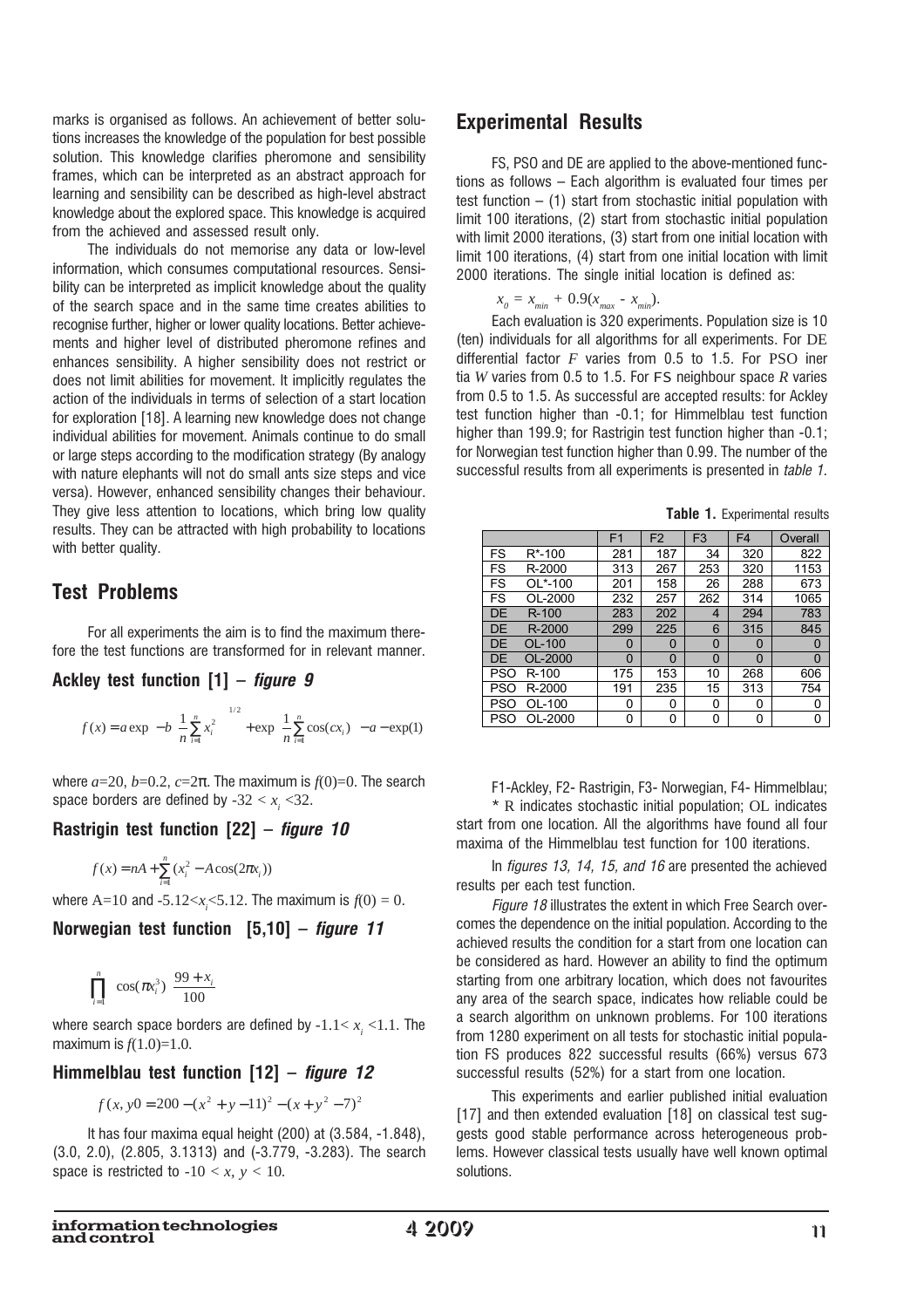

Figure 9. Ackley function



Figure 11. Norwegian function



Iterations Iterations Figure 18. Dependence on initialisation Figure 17. Overall results

100



Figure 10. Rastrigin function



Figure 12. Himmelblau function





information technologies<br>and control

 $\begin{array}{c}\n\text{IPSC} \\
\Box \text{DE}\n\end{array}$ 

 $GFS$ 

**UPSO** 

ODE

ors

**IN Stochastic** 

2000

One Location

200

100

2000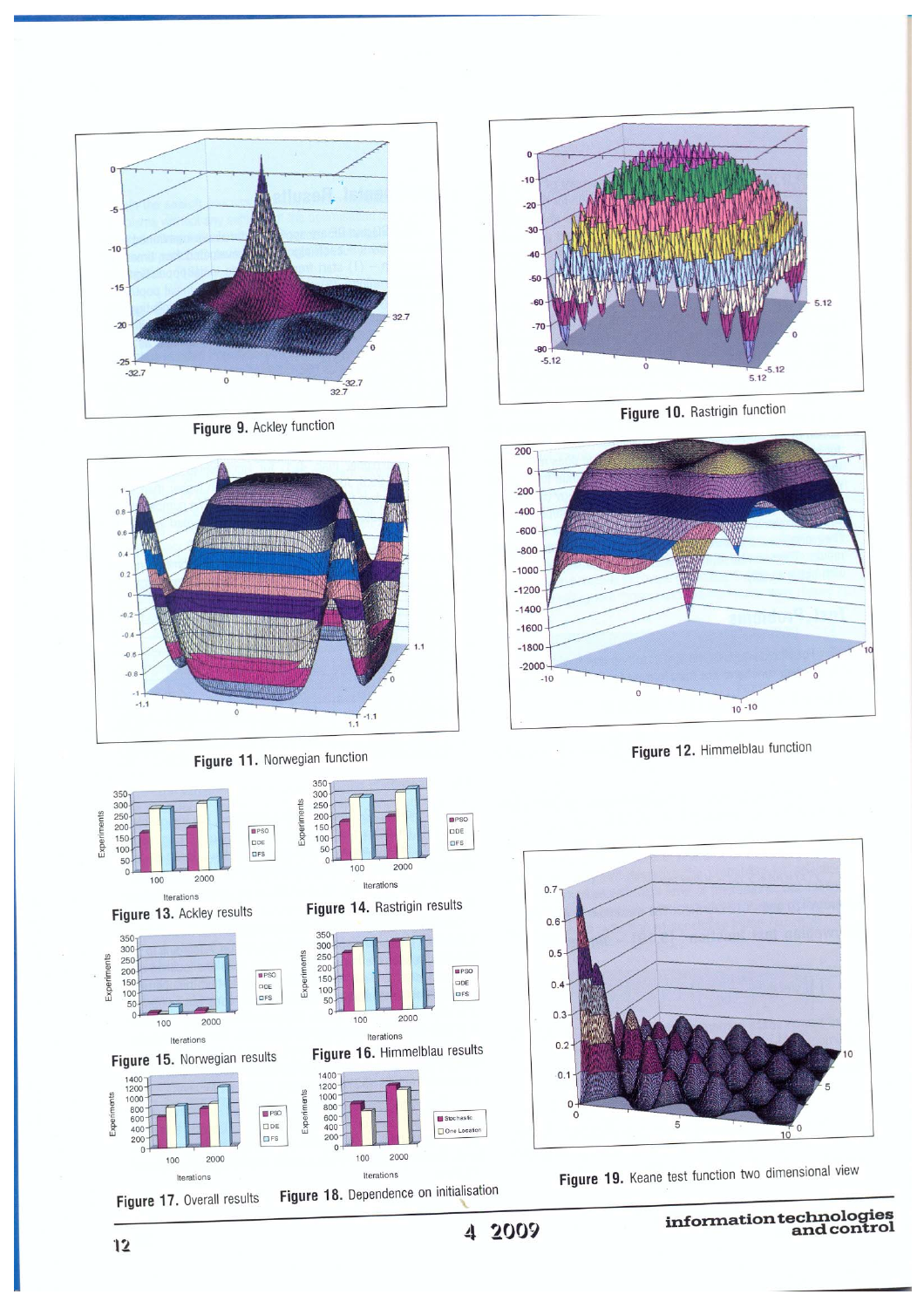### **Adaptation to Unknown Space**

In order to avoid any doubts whether Free Search can perform adaptation to unknown space and whether it requires prior knowledge a problem with unknown optimum was necessary. Therefore a hard, non-discrete, non-linear and constrained test problem published in the literature [24,26] is used.

The originally proposed in [24] test problem is: Maximise<sup>.</sup>

$$
f(x_i) = \left| \sum_{i=1}^{n} \cos^4(x_i) - 2 \prod_{i=1}^{n} \cos^2(x_i) \right| / \sqrt{\sum_{i=1}^{n} ix_i^2}
$$
  
subject to: 
$$
\prod_{i=1}^{n} x_i > 0.75
$$
 (1)

and 
$$
\sum_{i=1}^{n} x_i < 15n/2
$$
 (2)

for:  $0 < x_i < 10$ , and  $i=1,...,n$ , start from  $x_i = 5$ ,  $i=1, ..., n$ , where  $x_i$  are the variables (expressed in radians) and  $n$  is the number of dimensions [25].

It is generalised for multidimensional continuous search space. It has many peaks. It is very hard for most optimisation methods to cope with because its optimal value is defined by presence of constraint boundary formulated as a variables product (inequality 1) and because of initial condition  $-$  start from  $x = 5$ . Start from the middle of the search space excludes from initial population locations, which could be accidentally near to the unknown optimal value.

Maximal values *Fmax* and constraint boundaries defined as variables product (shortly noted as  $p$ )  $p > 0.75$  are located on a steep slope so that very small changes of variables lead to substantial change of the objective function. In the same time product constraint (1) defines very uncertain boundary. Various variables combinations satisfy the constraint (1) but produce different function values, which makes this test even harder. A given combination of variables produces highest function value when variables are in descending order.

The optimum is unknown. The best-achieved solutions are published in the literature. This test is a complex criterion for the ability of the optimisation method to cope with unknown, multimodal, constrained task, similar to real-world optimisation problems.

#### **Comparative Analysis**

For earlier experiments reported in the literature the optimisation problem is implemented for 20 and 50 dimensions. Achieved by Genetic Algorithm results are 0.76 for both  $n = 20$  limited to 20000 iterations and  $n = 50$  limited to 50000 iterations: and 0.65 for 5000 and 12000 iterations respectively [24].

Other earlier publication, which introduces specific operators for search near boundaries and transforms original condition "start from centre" to "start from random locations" reports: - 0.80 for  $n = 20$  limited to 4000 with population size 30. The best found is 0.803553. For  $n = 50$  limited to 30000 iterations the best found value is  $0.8331937$  [31].

Perhaps the most comprehensive exploration of this test problem demonstrates how by use of Asynchronous Parallel Evolutionary Modelling Algorithm on distributed MIMD computational system can be discovered required knowledge for various numbers of dimensions from 2 to 50 and publishes the bestachieved results respectively [29]. Although no sufficient information about computational cost, population size and iterations number, these results can be used for comparison with other methods therefore they are entirely cited in *table 2*. In addition by using Runge-Kutta method a best value for 1000000 dimensions is predicted to be 0.849730 [29].

| n              | $\rm f_{max}$ | n  | $\rm f_{max}$ | n  | $\rm f_{max}$ |
|----------------|---------------|----|---------------|----|---------------|
| $\overline{2}$ | 0.36497975    | 19 | 0.79800887    | 36 | 0.82783593    |
| 3              | 0.51578550    | 20 | 0.80361910    | 37 | 0.82915387    |
| $\overline{4}$ | 0.62228103    | 21 | 0.80464587    | 38 | 0.82896840    |
| 5              | 0.63444869    | 22 | 0.80833226    | 39 | 0.83047389    |
| 6              | 0.69386488    | 23 | 0.81003656    | 40 | 0.82983459    |
| 7              | 0.70495107    | 24 | 0.81182640    | 41 | 0.83148885    |
| 8              | 0.72762616    | 25 | 0.81399253    | 42 | 0.83226201    |
| 9              | 0.74126604    | 26 | 0 81446495    | 43 | 0.83226624    |
| 10             | 0.7473103     | 27 | 0.81694692    | 44 | 0.83323002    |
| 11             | 0.7610556     | 28 | 0.81648731    | 45 | 0.83285734    |
| 12             | 0.76256413    | 29 | 0.81918437    | 46 | 0.83397823    |
| 13             | 0.77333853    | 30 | 0.82188436    | 47 | 0.83443462    |
| 14             | 0.77726156    | 31 | 0.82210164    | 48 | 0.83455114    |
| 15             | 0.78244496    | 32 | 0.82442369    | 49 | 0.8318462     |
| 16             | 0.78787044    | 33 | 0.82390233    | 50 | 0.83523753    |
| 17             | 0.79150564    | 34 | 0.82635733    |    |               |
| 18             | 0.79717388    | 35 | 0.82743885    |    |               |

Table 2. Best values achieved by Asynchronous Parallel Evolutionary Algorithm - citation from [8]

All cited results above provide maximal values without corresponding variables and cannot be verified.

For comparison earlier achieved by FS results are:

 $n = 20, fmax_{20} = 0.80361832569$  and

 $n = 50, fmax_{50} = 0.83526232992710514.$ 

A confidence in FS ability to reach better results encourages publication of the corresponding variables. They can be found in [28].

Widely recommended by the CEC 2006 set of tests for real parameter optimisation transforms this test for minimisation and states: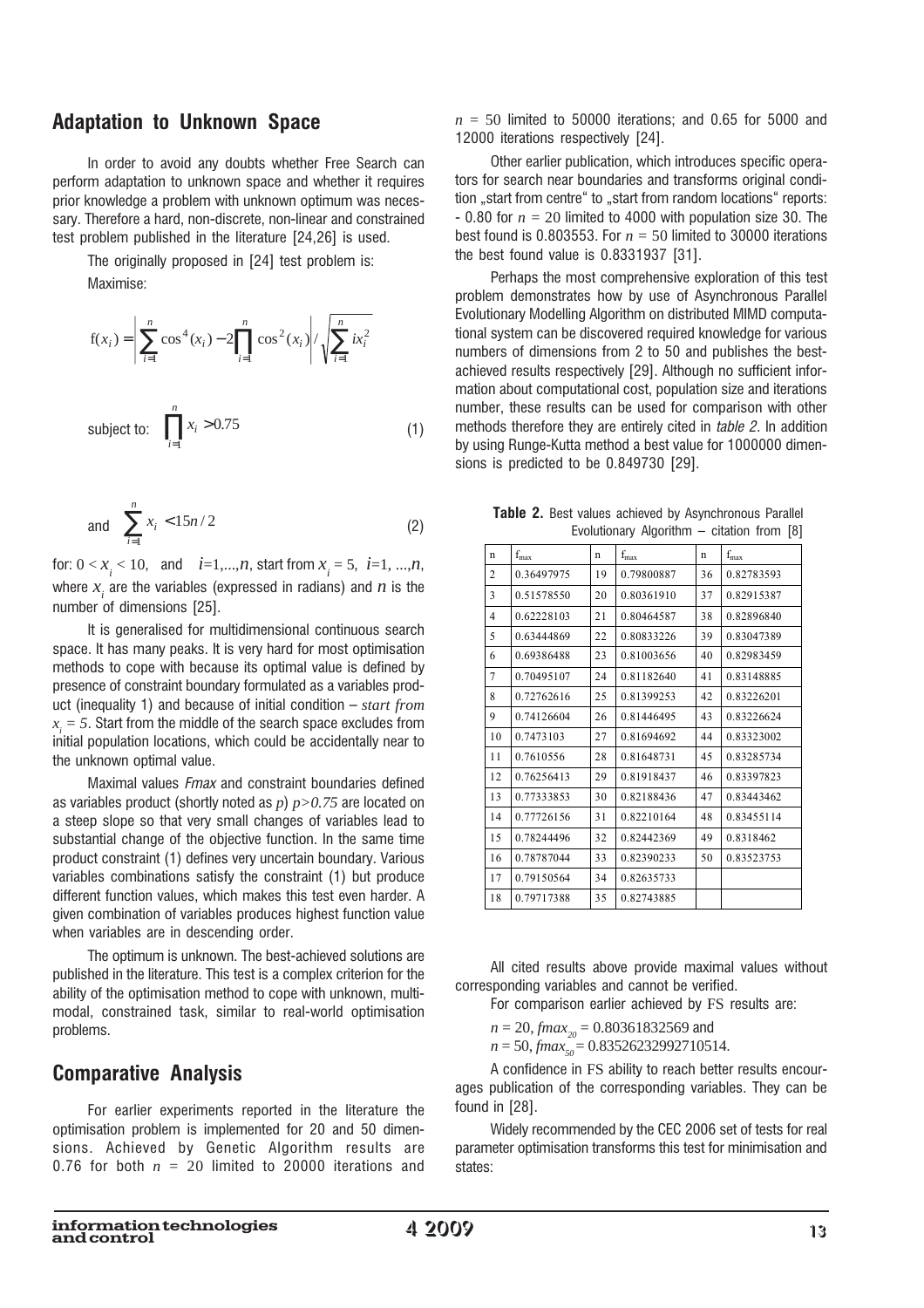```
"The global minimum x^* =(3:16246061572185: 3:12833142812967:
3:09479212988791: 3:06145059523469:
3:02792915885555; 2:99382606701730;
2:95866871765285; 2:92184227312450;
0:49482511456933; 0:48835711005490;
0:48231642711865: 0:47664475092742:
0:47129550835493; 0:46623099264167;
0:46142004984199: 0:45683664767217:
0:45245876903267: 0:44826762241853:
```
0:44424700958760; 0:44038285956317), the best we found is  $f(x^*) = -0.80361910412559$  (which, to the best of our knowledge, is better than any reported value)" [33].

However, verification for maximisation of the cited above vector produces:

 $fmax_{20} = 0.80361910412558735$ . Better results are published in the literature [27,18] and presented below.

By modified Differential Evolution has been achieved the following results:

 $n = 20$ ,  $fmax_{20} = 0.80361910412558857$  and

 $n = 50$ ,  $fmax_{50} = 0.83526234835804869$ , corresponding variables are published in [27]. They are followed by conclusion: "I verified these solutions by a gradient method (MATLAB). Starting from these points the local searcher could not find a better solution. In fact, 64bit encoding provides numerical validity for tolerance more than or equal to 1.0e-16. So, my solutions can be considered as the global optima." [27 page 142]

These results give Free Search a chance to confirm its ability for start from a single location and achieved results are:

```
n = 20, fmax_{20} = 0.80361910412558879constraint is p_{20} = 0.75000000000000076 > 0.75n = 50, fmax_{50} = 0.83526234835811175constraint is p_{so} = 0.75000000000000144 > 0.75.
```
Together with corresponding variables they are published in [18] and can be verified. These results exceed published best solutions achieved by improved version of DE and require reconsiderations of the assumptions and conclusions about the global maxima of this function, cited above.

Rigorous investigation on various dimensions from  $n = 2$ to  $n = 50$  confirms the results from  $n = 2$  to  $n = 27$  in table 2. However from  $n = 28$  to  $n = 50$  Free Search reaches different results.

For example after 320 runs with population size 10 individuals and start from  $x_i = 5$ , limited to 50000 iterations FS achieves for  $n = 28$   $f_{28} = 0.817228$ , constraint is  $p_{28} =$  $= 0.75010348812072747$ . In *table 3* corresponding variables are presented for verification.

On single core single thread Intel processor at 4.3 GHz this experiment takes about 20 minutes. Optimisation process in FS in organised in explorations with 5 steps per individual, so that 50000 iterations correspond to 10000 explorations. Therefore evaluations and assessments of these locations are much less than in conventional iterations [18].

Detailed analysis of computational cost could be a subject

of further publications. In order to refine initial results to better precision, additional multi-start experiments from best-achieved locations have been made. Achieved results different from table 2 are:

 $n = 28, fmax_{28} = 0.81852140091357606$ constraint is  $p_{28} = 0.750003706880362 > 0.75$  $n = 29, fmax_{29} = 0.81973931385618481$ constraint is  $p_{20} = 0.75000009598193296 > 0.75$  $n = 33, fmax_{33} = 0.82519820563520652$ constraint is  $p_{33} = 0.75001891510962826 > 0.75$  $n = 40, fmax_{a0} = 0.83101104092886091$ constraint is  $p_{00} = 0.75000002707051705 > 0.75$  $n = 43, fmax_{A3} = 0.83226645247409203$ constraint is  $p_{A2} = 0.75000000097094244 > 0.75$  $n = 48, fmax_{as} = 0.83455172285394108$ constraint is  $p_{as} = 0.75000000020088442 > 0.75$  $n = 49, fmax_{19} = 0.83485653417902916$ constraint is  $p_{40} = 0.75000009159705938 > 0.75$ 

For  $n = 50$  FS also has different solution shown above. Let us clarify that these are currently best solutions but they are not the best possible solutions.

As far as solution for  $n = 49$  highly differs from table 2 corresponding variables are presented in table 4 and can be verified.

In descending order these variables produce:

 $fmax_{10}$  = 0.8351028653158 and after another run FS adds more precision:  $fmax_{10} = 0.8351568574438$ .

These results suggest that Free Search outperforms Asynchronous Parallel Evolutionary Algorithm [29]. In order to examine computational abilities of modern hardware tests above 100 dimensions can be used [18].

 $F_{max100} = 0.84568545609618284$  is the best achieved<br>by FS result for 100 dimensions, constraint is  $p_{100} =$ 0.7500000000001477.

A result achieved by FS for 200 dimensions  $F_{max200} =$ 0.850136 and  $p_{200}$  = 0.750000585348 requires reconsideration of the assumptions and predictions about maximum for 1 000 000 dimensions cited above [29]. Very likely these current results will be improved, even so, will be a challenge to see variables, which generate better solutions.

An earlier investigation for convergence speed measurement made two series of 640 experiments each for  $n = 50$ . [18] The termination criterion is complex, satisfaction of an optimal value or expiration of a certain number of iterations.

For the first series the criterion is reaching optimal value  $f_{\text{ctr}}$  = 0.8 or expiration of 50000 iterations. The minimal number of iterations  $g_{\text{min}}$  and the average number of iterations  $g_{\text{av}}$ , used to reach  $f_{\text{max}} = 0.8$  are measured.

The average value is calculated from the sum of iterations used to reach optimisation criterion, divided by number of experiments. In case of expiration of iteration limit, the limit value is used for calculations. For the second series the criterion is satisfaction of a higher optimal value  $f_{\text{corr}} = 0.83$  or expiration of 50000 iterations. The minimal number of iterations  $g_{\text{max}}$  used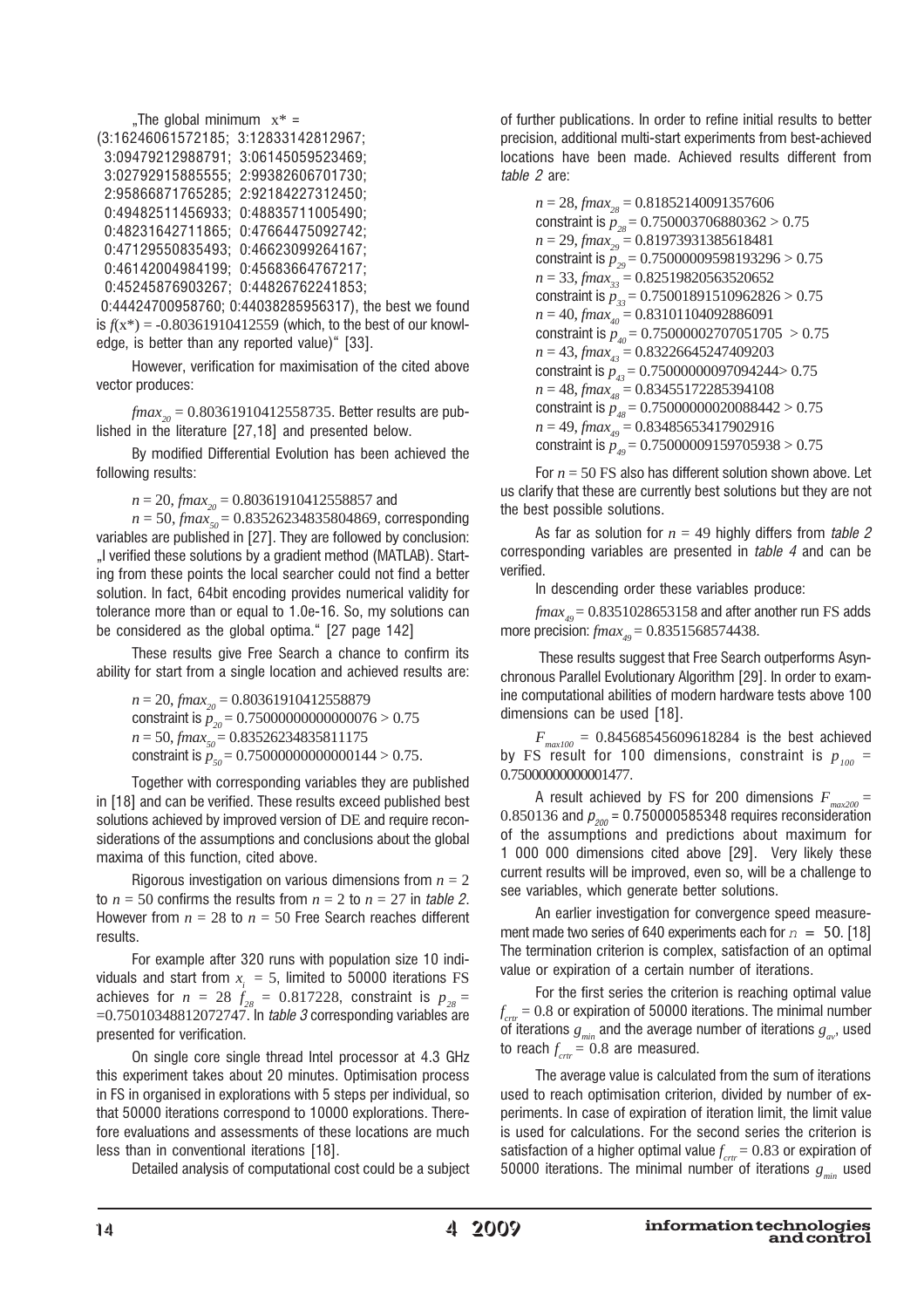| x(0) | 6.2531702561222771  | x14 | 0.44681770745280147 |
|------|---------------------|-----|---------------------|
| x1   | 3.1395951938332418  | x15 | 0.44790346171332279 |
| x2   | 3.1591029163830173  | x16 | 0.46589591188197471 |
| x3   | 3.0951442686509703  | x17 | 0.44907968614227989 |
| x4   | 3.0894286765848036  | x18 | 0.45954159038857201 |
| x5   | 3.021224964495548   | x19 | 0.43544094760156993 |
| x6   | 3.0278444599429202  | x20 | 0.48880559202627838 |
| x7   | 3.0411909726874309  | x21 | 0.43400319816736921 |
| x8   | 2.9278202125513797  | x22 | 0.45329262605710513 |
| x9   | 2.9346673711895144  | x23 | 0.44583286216813689 |
| x10  | 2.9258715958074002  | x24 | 0.44240282562524524 |
| x11  | 0.51047982594421493 | x25 | 0.43046375194518827 |
| x12  | 0.56576531902196214 | x26 | 0.43159621964160683 |
| x13  | 0.48211851961377578 | x27 | 0.43988961518963099 |

**Table 3.** Variables for  $Fmax_{28} = 0.817228$ 

|  |  |  |  |  |  | <b>Table 4.</b> Variables for $Fmax_{10} = 0.83485653417902916$ |
|--|--|--|--|--|--|-----------------------------------------------------------------|
|--|--|--|--|--|--|-----------------------------------------------------------------|

| x0             | 6.2792861323024578  | x25 | 0.48148669422147178 |
|----------------|---------------------|-----|---------------------|
| x1             | 3.1637278169038185  | x26 | 0.47360423616335467 |
| x2             | 3.1499159855039895  | x27 | 0.46935293479313345 |
| x <sub>3</sub> | 3.1407828766805119  | x28 | 0.47088228065895599 |
| x4             | 3.1224592557204516  | x29 | 0.45860019925104595 |
| x5             | 3.1099831636225046  | x30 | 0.44735588040258434 |
| x6             | 3.0946396293094467  | x31 | 0.44860532142340692 |
| x7             | 3.083081445582879   | x32 | 0.44593857815209992 |
| x8             | 3.0677291965449376  | x33 | 0.43907381895990599 |
| x9             | 3.0548401056665453  | x34 | 0.45232777376532651 |
| x10            | 3.040612103252581   | x35 | 0.41731946646250828 |
| x11            | 3.0273934320125049  | x36 | 0.46877508274045099 |
| x12            | 3.012842782491592   | x37 | 0.43389198331683859 |
| x13            | 2.9996619453917561  | x38 | 0.44355729597864224 |
| x14            | 2.9874015596539265  | x39 | 0.42430322063529485 |
| x15            | 2.9722089890878403  | x40 | 0.44422719158626583 |
| x16            | 2.9584503859956279  | x41 | 0.4153021935173587  |
| x17            | 2.9417205474505268  | x42 | 0.42390449585240647 |
| x18            | 2.9275505838361253  | x43 | 0.44529679982447551 |
| x19            | 2.9126901025010241  | x44 | 0.43937682282922974 |
| x20            | 0.4618330010351604  | x45 | 0.41611766386400928 |
| x21            | 0.44551463869304436 | x46 | 0.45247621216839901 |
| x22            | 0.46542657823328093 | x47 | 0.43385424668902811 |
| x23            | 0.48029088059211045 | x48 | 0.43205299747850506 |
| x24            | 0.49187419690441819 |     |                     |

| Table 5. Convergence speed 50 dimensions start from |  |                                           |  |
|-----------------------------------------------------|--|-------------------------------------------|--|
|                                                     |  | $x = 5$ , $i = 1,,n$ – citation from [15] |  |

| 1 <sub>ctr</sub> | <sup>1</sup> max | constraint $(1)$ | $g_{min}$ | $g_{av}$ |
|------------------|------------------|------------------|-----------|----------|
| 0.8              | 0.8001062254     | 0.8027977569     | 5335      | 36650    |
| 0.83             | 0.8300132503     | 0.7503894274     | 44610     |          |

to reach  $f_{\text{ctr}}$  = 0.83 is measured. For these experiments the population is 10 individuals, starting from  $x = 5$ ,  $i = 1, ..., n$ , neighbouring space varies from 0.1 to 2.1 with step 0.1. [15]

How does the new concept reflect on performance? Free Search outperforms other methods discussed in the literature  $[27, 29, 24, 25, 26, 30, 31, 33]$ .

How does the new concept affect the search process and individuals within the population? The animals own sensory perception creates an element of individualism. This individualism supports personal and then social creativity within the population. One individual in FS can escape easily, from unessential stereotypes, expired acceptances and hypotheses, than the whole population in other methods [18].

In particular, the experiments with a start from best local solution, illustrate how animals can escape easily from trapping in local optima. The results suggest that modelling of individual adaptive intelligence contributes to a better search performance. The individuals in FS can adapt their own behaviour flexibly during the optimisation process for global exploration. local search or search near to the constraints edge. Presented results demonstrate, also, that individual abilities for adaptation enhance effectiveness.

The success of this approach is based on the appropriate regulation of probability for access to any location within the search space. It is based on the assumptions: Uncertainty another uncertainty can cope with. Infinity another infinity can cope with. Difference between discrete finite space and continuous space can be classified as qualitative rather than quantitative. Therefore continuous infinite interpretation of the search space allows Free Search to operate with arbitrary precision (in other words with arbitrary granularity). This is accepted as compulsory condition for successful adaptation. Any limits including current knowledge (for example about best solution) if restrict behaviour and decision making then could constraint adaptation.

### **Discussion**

The results from the experiments with a start from stochastic initial population demonstrate that all the algorithms can adapt to the explored tests without external adjustments for any concrete test. FS outperforms DE and PSO on Norwegian test problem, which confirms that DE and PSO have some difficulties in search near to the search space borders, published earlier [18]. For the experiments with start from one location DE and PSO have some difficulties to reach the optimum in accepted limited number of iterations. It is a consequence from the requirements for non-equal individuals for adaptive settings of the optimisation parameters from DE and PSO. Prior adjustment of the optimisation parameters for each particular problem does not seem to be an acceptable approach for adaptive algorithms. An improvement of the adaptivity of these algorithms can be a subject of further research.

One question which deserves attention is: What is the benefit from differentiation of the search agent from the solutions in FS? The benefit is: The agent independently can explore (can abstract cognition), learn (can indicate with pheromone) and use the learned cognition (can decide what to do and can do it). Why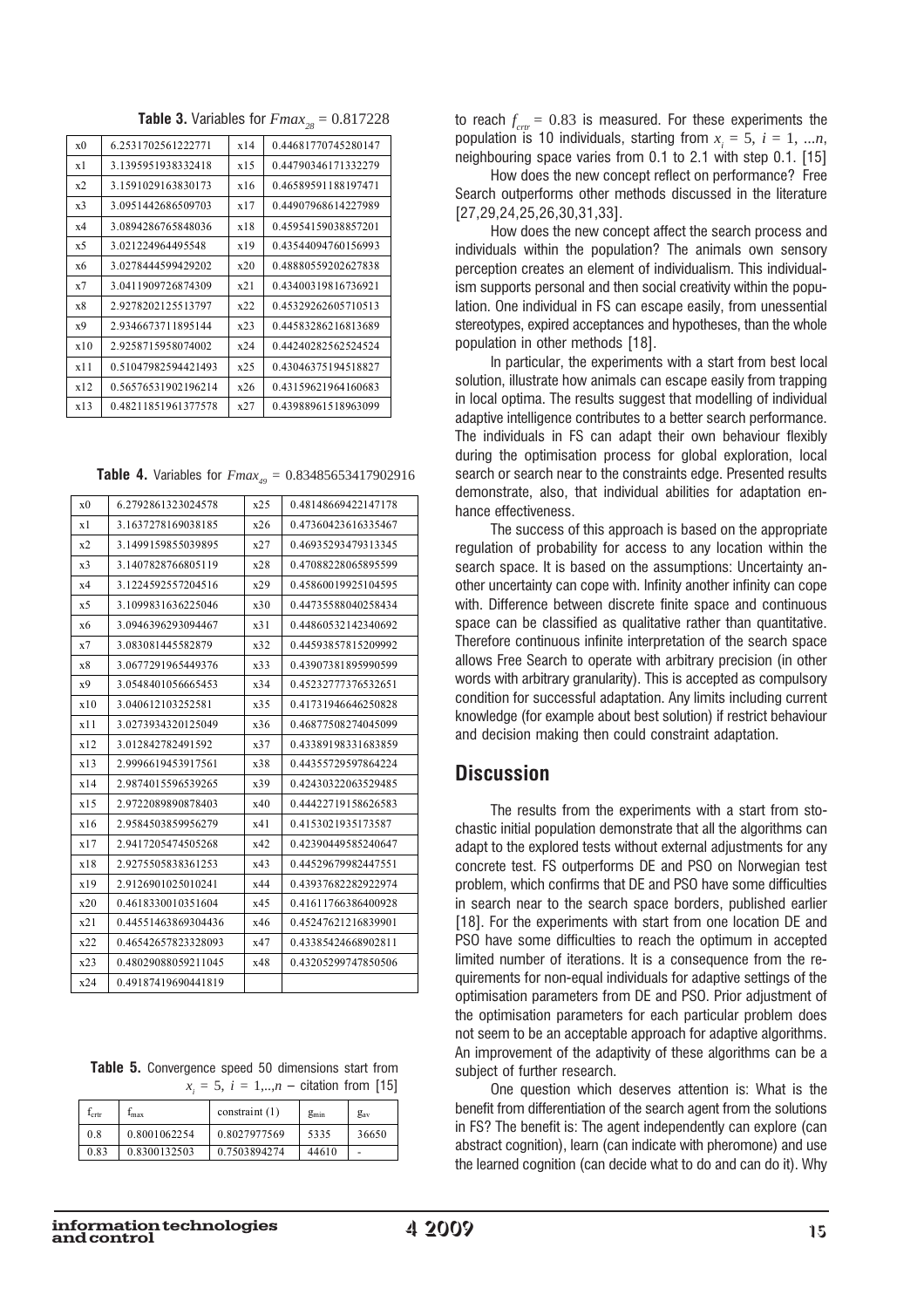this is considered to be a benefit? For successful exploration of unknown problems FS not need prior settings and adjustments of the search parameters to the explored problem. The decisionmaking policy in FS is explicitly implemented in an idealised space by a relation between the frames of sensibility and pheromone independently from the problem [18]. Then during the process of search any particular problem is normalised to the frame of pheromone. So that FS can adjust the problem to itself or FS can adjust itself to the problem. It means FS has a potential to perform well across heterogeneous problems. Whether this is in contradiction to the statement ..no algorithm can perform the best across all possible problems" [23] [14]? FS is not in contradiction with this statement and those theorems. FS is not preliminary set to any task and good overall performance requires time. This time is a slight delay, which FS needs for an adjustment to the explored problem. It is confirmed form published experimental results that some algorithms on some problems, for some appropriate initial populations can perform faster [18]. The approach, which FS uses, suggests that: The algorithm, which performs the best across all possible problems. will be the algorithm, which takes less time to adjust itself to the explored problem. This conclusion is inline with the ..No Free Lunch Theorems for Optimisation", which clearly declare that .. measures of performance based on factors other than (e.g., wall clock time) are outside the scope of our results " [23, page 51, and leaves behind the assumptions on which they are proven. The inductive proof assumes for example: "The new y value,  $(m+1)$ , will depend on the new x value, f and nothing else. So we expand over these possible x values " $[23 \text{ page } 23]$ .

The measurement of the performance, which respects . wall clock time", besides the dependence of the new  $v$  value on the x value and f, establishes dependence of the new y value on time  $(mT+1)$ . Where T is a finite period of time and  $mT$  is a time dependent number of iterations.

A proof or a disproof of this conclusion can be a subject of further research. Presented experiments are made with respect and according to the defined time constraints, namely the criterion for termination is expiration of an iterations limit.

## **Conclusion**

The article presents Free Search properties, which enhance adaptivity. Investigation of the global landscape of multimodal test functions illustrates achieved level of intelligence and self-organisation. Explored algorithms demonstrate good capabilities for adaptation to different problems without supervisor's control and without additional adjustment to the concrete problem. Presented results confirm, also, Free Search capability to negotiate hard constrained task with unknown optimum and illustrate adaptation to unknown space.

FS which harmonises valuable ideas from other evolutionary algorithms such as probabilistic transaction rules, learning from experience, probabilistic access to whole search space with the concepts for uncertain individual behaviour and creative interpretation of the achieved current results has higher overall performance on explored test. FS overcomes common disadvantages of existing evolutionary population-based algorithms such as dependence from the initial population and inability for orientation within the search space, which is supported with the experimental results. Capability for adaptation within multidimensional search space can contribute to the multidimensional space study and to a better understanding of real space.

Presented results can be valuable, also, for comparison with and assessment of other methods. The question which level of adaptation  $-$  to unknown or  $-$  to changeable space is harder could be a subject of further investigation by evaluation of other unknown and changeable test problems.

Free Search can advance a wide range of disciplines in the efforts to cope with complex, uncertain problems, such as engineering, physics, chemistry, economics, business, finance, and operations research.

Further investigations can focus on enhancement of convergence speed, evaluation with dynamic and time dependent search space, including implementation in autonomous systems. For further work and study. Free Search could be applied to hard, unknown or time dependent real-world applications where data, space, information, conditions and objectives vary over time such as e-business and e-market [32].

A pragmatic area for further research is application to industrial and scientific tasks.

## **References**

1. Ackley, D. H. A Connectionist Machine for Genetic Hillclimbing. Boston, MA, Kluwer, 1987.

2. Angeline, P. Evolutionary Optimisation Versus Particle Swarm Optimisation: Philosophy and Performance Difference, The 7-th Annual Conference on Evolutionary Programming, San Diego, USA, 1998.

3. Banzhaf, W., P. Nordin, R. E. Keller, F. D. Francone. Genetic Programming - An Introduction. ISBN 1-55860-510-X, Morgan Kaufman Publishers Inc., USA, 1998.

4. Bilchev. G., I. Parmee. The Ant Colony Metaphor for Searching Continuous Design Space. Proceedings of the AISB Workshop on Evolutionary Computation, University of Sheffield, UK, April 3-4, 1995.

5. Brekke, E. F. Complex Behaviour in Dynamical Systems, The Norwegian University of Science and Technology, 2005, < http://www.stud.ntnu.no/~edmundfo/tma4700report.pdf>, 37-38, last visited on 15.11.2006.

6. Colorni, A., M. Dorigo, V. Maniezzo. Distributed Optimization by Ant Colonies, Proceedings of First European Conference of Artificial Life. Varela F., and Bourgine P. Editors, Paris, Elsevier, 1991, 134-142.

7. Deb, K. Multi-objective Optimisation Using Evolutionary Algorithms. Wiley, Chichester, UK, 2001.

8. Eberhart, R. and J. Kennedy. Particle Swarm Optimisation, Proceedings of the 1995 IEEE International Conference on Neural Networks, 4. 1995, 1942-1948.

9. Eiben, A. E., J. E. Smith. Introduction to Evolutionary Computing. Springer-Verlag, 2003, ISBN 3-540-40184-9.

10. Federici, D. Norwegian University of Science and Technology, 2005, Last Visited on 15.11.2006. < http://www.idi.ntnu.no/~federici/subai/ index1.html>.

11. Goldberg, D. E. Genetic Algorithms in Search, Optimisation, and Machine Learning. Addison Wesley Longman Inc., 1989, ISBN 0-201-15767-5.

12. Himmelblau, D. Applied Non-linear Programming. McGraw-Hill, New York. 1972.

13. Holland, J. Adaptation In Natural and Artificial Systems, University of Michigan Press, 1975.